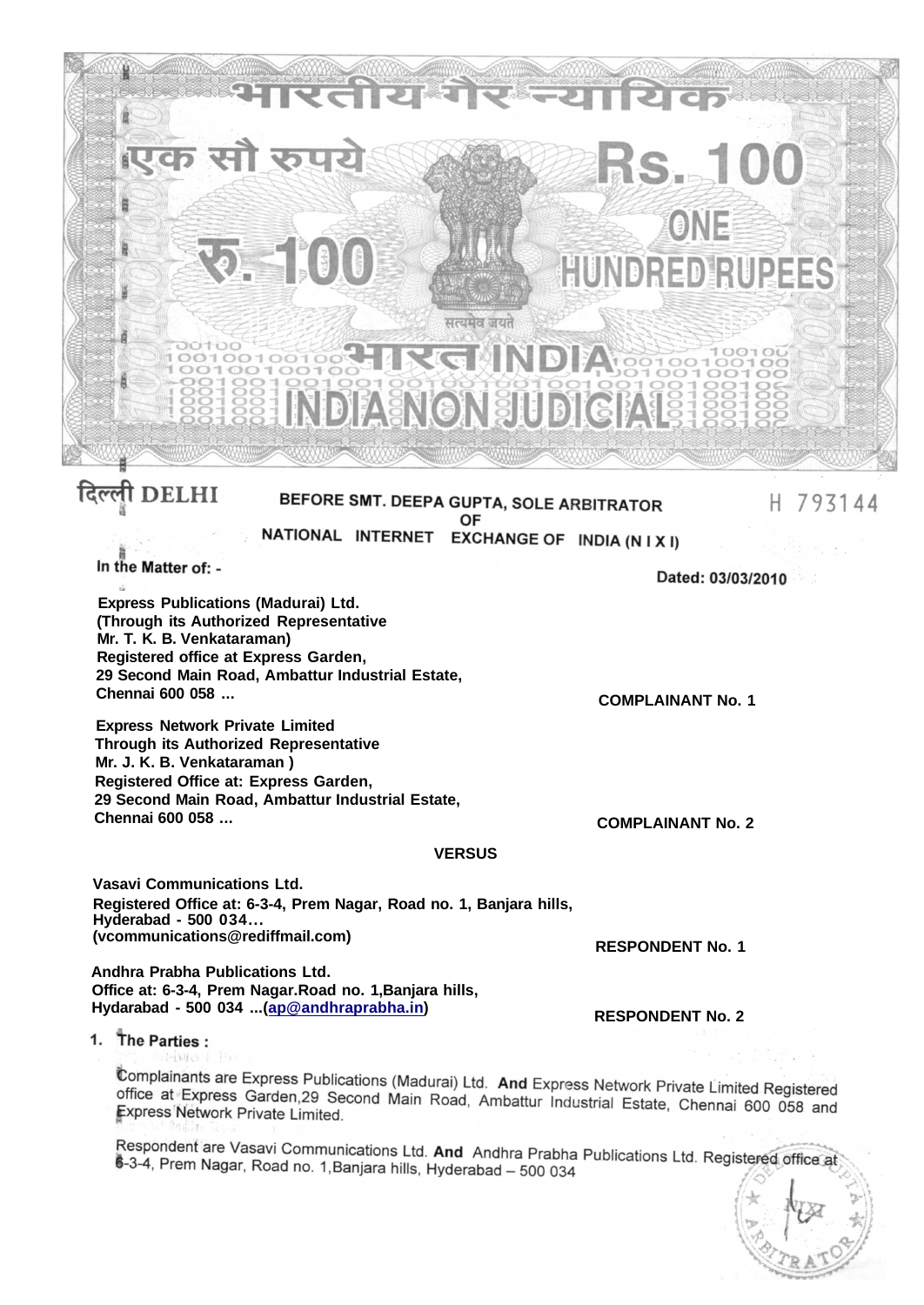## **2. The Dispute:**

The domain name at issue is **<andhraprabha.in>** (the domain name) The registrar NIXI is at Incube Business Centre, 38 Nehru Place, New Delhi

# **3. Brief Background :**

This Arbitral proceeding commenced in accordance with the .IN Dispute Resolution Policy (INRDP) and rules frame there under.

Complainant submitted his complaint in the registry of the NIXI on dated 06.02.2009 and the respondent did not submit at all his reply.

Ms. Deepa Gupta has been appointed as Sole Arbitrator in this matter

It is alleged in the complaint that the complainant is using the name Andhra Prabha on its publishing's since 15<sup>th</sup> August 1938. It is also revealed from the filed documents that the complainant is in the business of editing, proprietoring, printing, publishing, distributing and marketing as print media under the brand name of Andhra Prabha and Aadivaram Andhra Prabha and regularly hosting information on their websites [www.andhraprabha.com &](http://www.andhraprabha.com) [www.apweekly.com.](http://www.apweekly.com) This is also not out of context to mention that ample opportunity has been given to the respondent to represent their case before the tribunal.

## 4. **Parties contentions :**

Dispute concerns the domain name *<u>candhraprabha.in></u>* 

Registrar with which the domain is registered is Direct Information Pvt. Ltd. (R5-AFIN)

It is submitted by the Complainants that by adopting the impugned domain name, Respondent no. 1 has not only violated the intellectual property rights as vested with the Complainants but has also committed a breach of contract entered into between EPML and Respondent no. 1 herein. Registration of the impugned domain name by the Respondents is done in bad faith as the same is identical to the Complainant's domain name and website i.e., [www.andhraprabha.com](http://www.andhraprabha.com) hosted on 21<sup>st</sup> November 1998 and that the complainant has been publishing a Telugu daily under the title "ANDHRA PRABHA" in the states of Andhra Pradesh, Tamil Nadu and Karnataka since the year 1938.

It is further submitted that EPML has also been publishing a Telugu Weekly entitled "ANDHRA PRABHA ILLUSTRATED WEEKLY" with effect from 15.8.1952 from Hyderabad, Andhra Pradesh.

It is further submitted that it also hosts news items and other articles published in Andhra Prabha Telugu Daily and Andhra Prabha Illustrated Weekly in their websites [www.andhraprabha.com](http://www.andhraprabha.com) and [www.apweekly.com](http://www.apweekly.com) .Apart from the afore mentioned web sites, EPML also owns various other websites for hosting the news items published in its Newspapers, details of which are as under:

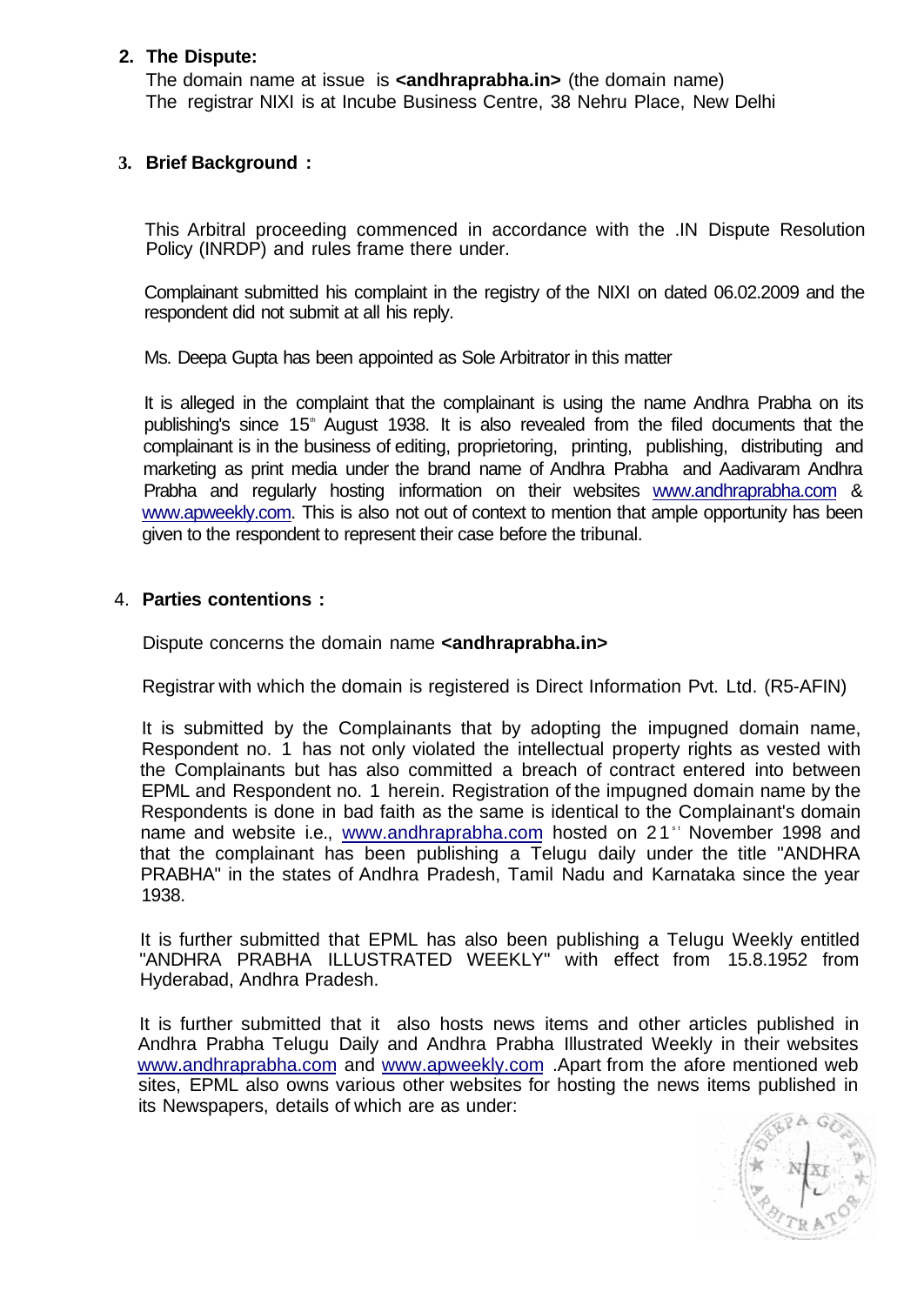- 1. [www.expressbuzz.com](http://www.expressbuzz.com)
- 2. [www.dinamani.com](http://www.dinamani.com)
- 3. [www.cinemaexpress.com](http://www.cinemaexpress.com)
- 4. [www.tamilanexpress.com](http://www.tamilanexpress.com)
- 5. [www.malayalamvarikha.com](http://www.malayalamvarikha.com)

It is submitted that on 16.2.2005 Complainant no. 2 registered a Domain Name [www.andhraprabha.co.in.](http://www.andhraprabha.co.in) Registrations of the aforementioned websites are valid and subsisting WHOIS records filed as **ANNEXURE-D** . Website [www.andhraprabha.com](http://www.andhraprabha.com) commenced and is fully operational since 21/11/1998 and said domain name is registered with Network [Solutions.com.](http://Solutions.com)

It is submitted that mark ANDHRA PRABHA is the exclusive property of EPML by virtue of its long and continuous use since the time it was adopted in the year 1938. The name ANDHRA PRABHA is the registered title of the Complainant No.1 having been registered with Registrar of Newspapers for India, New Delhi. Copy of Certificate issued Registrar of Newspapers for India dt.30/8/1995 for Hyderabad centre filed as **ANNEXURE-E.** Copy of the Declaration dated 17.09.2009 filed by Complainant No.1 before the Declaration Authority under the Press & Registration of Books Act in respect of Andhra Prabha, is being filed herewith as **ANNEXURE-F.** 

It is further reiterated by the Complainants that they have an enviable presence in India since the time of their inception since the year 1998 & that Website [www.andhraprabha.com a](http://www.andhraprabha.com)ttracts a large number of visitors every month.

And that in Accordance with the .In Domain Name Dispute Resolution Policy, grounds for the complaint are name, title, mark and brand "Andhraprabha" which exclusively belongs to the Complainant. By adopting domain name <andhraprabha.in>, Respondents not only violated the intellectual property rights as vested with the Complainants but have also committed a breach of contract entered into between the parties herein;

- Respondents have no rights or legitimate interests in respect of the domain name <andhraprabha.in>;
- Domain name <andhraprabha.in> has been registered and is being used in bad faith;
- Domain name <andhraprabha.in> is registered only for the purpose of trafficking.

It is submitted that Respondent No. 1, M/s Vasavi Communications is involved with the Entertainment Industry means of television channels and printing and publishing of Newspapers. It is also submitted that Respondent no. 2 is a sister concern of Respondent no. land that Complainants are unaware of the exact relation between the Respondents.

In 2002, EPML entered into an Agreement dated 26.7.2002 with Respondent no. 1, agreeing to sell, a going concern, proprietary rights as Editors, Proprietors and Publishers of the Telugu daily Newspaper "Andhra Prabha", "Aadivaram Andhra Prabha" (Sunday edition) and the Telugu Weekly Magazine "Andhra Prabha Illustrated Weekly" on certain terms and conditions said agreement herewith as **ANNEXURE** G.

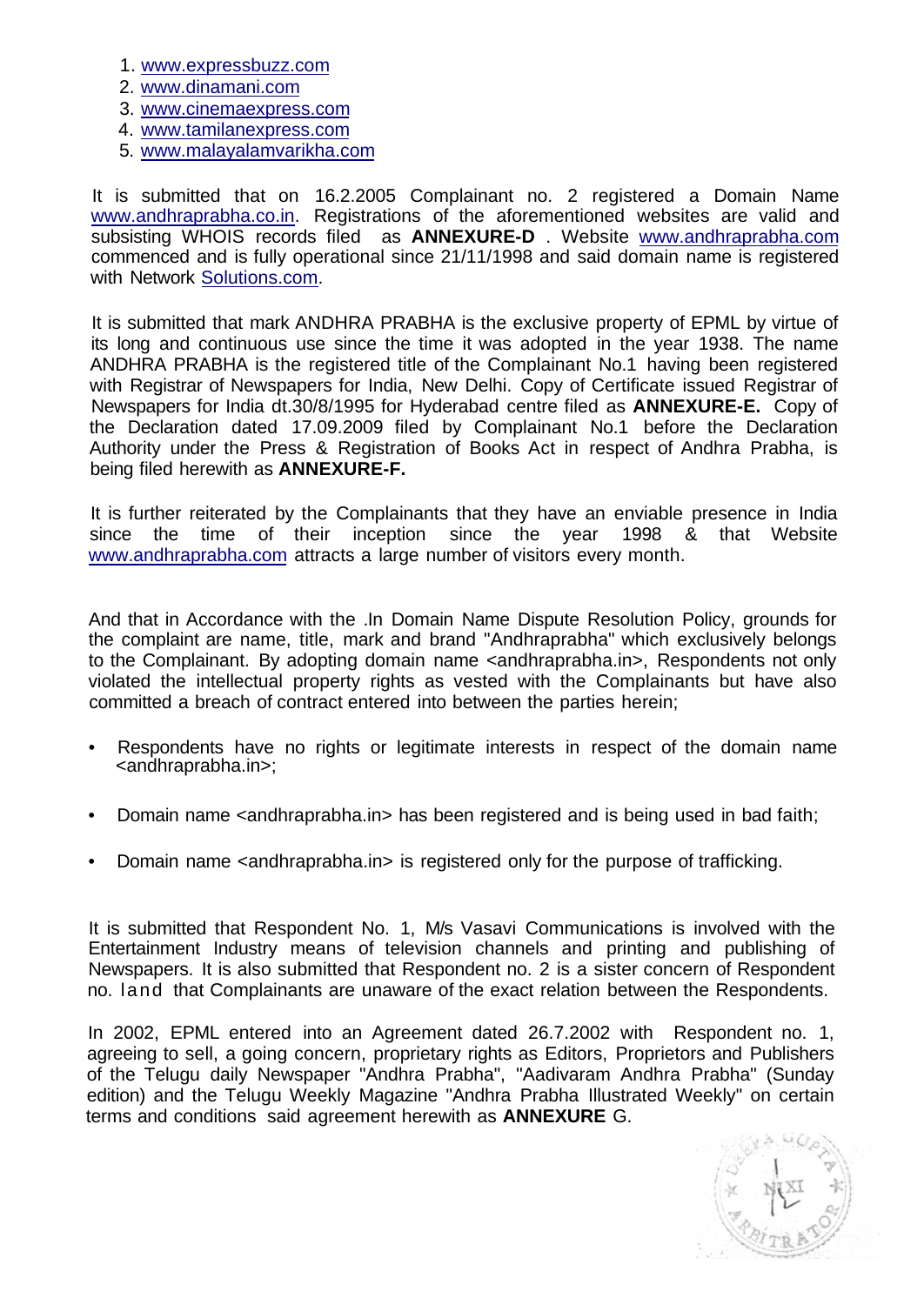Clauses 2 and 3 of the agreement specifically provided rights transferred in favor of Vasavi Communications Ltd. (Respondent no. 1 herein) would be to the extent of print media rights only. Proprietary rights in television as well as the Internet continued to remain vested with EPML. Thereupon, in accordance Agreement dated 26/7/2002, EPML transferred proprietary rights for said publications, only for the purpose of print media.

Submitted that subsequently a second agreement dated 9.1.2003, entered into EPML and Respondent no. 1, by which it was agreed by the parties that according to the terms and conditions, the contents viz., news items, stories, articles etc. gathered by the staff of the respective party would be made available to each other. The relevant clauses are as follows:

PARTY 1 will make available to the news items, stories, articles etc. relating to Andhra Pradesh, gathered by its staff from year 2003 for publication in ANDHRA PRABHA, AADIVARAM ANDHRA PRABHA and ANDHRA PRABHA ILLUSTRATED WEEKLY on all days other than its publishing holidays.

The PARTY 2 will make available to the I PARTY, news items, stories, articles etc. relating to State of Andhra Pradesh, gathered by its staff from 2003 for publication in The New Indian Express and its website [www.andhraprabha.com](http://www.andhraprabha.com) on all other days other than its publishing holidays."

On perusal of the said agreement, it is evident that with respect to the online publication of news items etc. under the trademark ANDRHA PRABHA always vested with EPML and that the said fact was within the knowledge of the Respondents. Therefore it is once again emphasized that second agreement only reinforces the fact of the right to publish news items etc. only under the mark ANDHRA PRABHA. Any other media apart from print media was always retained by the EPML. Copy of the Agreement **ANNEXURE H.** 

Pursuant to the above Agreement, Respondent no. 1 started publication of the Newspapers w.e.f. 14/1/2003. EPML continued to host the news items and other articles on its websites [andhraprabha.com a](http://andhraprabha.com)nd [apweekly.com.](http://apweekly.com) Arrangement was continuing till the end of July, 2008 though as per the agreement the initial term of three years had expired and there was no written renewal of the agreement dated 9.1.03. It is pertinent that by Agreement dt. 09.01.2003 the exchange of news items between EPML and Respondent no. 1 was by a mutual agreement.

Therefore, is submitted that the said Respondent was fully aware of the fact that EPML alone owned the rights to publish news items etc. under the website [www.andhraprabha.com.](http://www.andhraprabha.com)

It is submitted that the impugned website [www.andhraprabha.in](http://www.andhraprabha.in) is registered in favour Respondent no. 1. The server is [HAMARASHEHAR.COM &](http://HAMARASHEHAR.COM) the same expires on 23.02.2012. Impugned website is fully operational and is being updated on a day-to-day basis. On a bare perusal of the website, confusion is inevitable as to the source of origin of the website. Trademark ANDHRA PRABHA is being used with impunity. Screen shots of the websites are annexed **ANNEXURE J** 

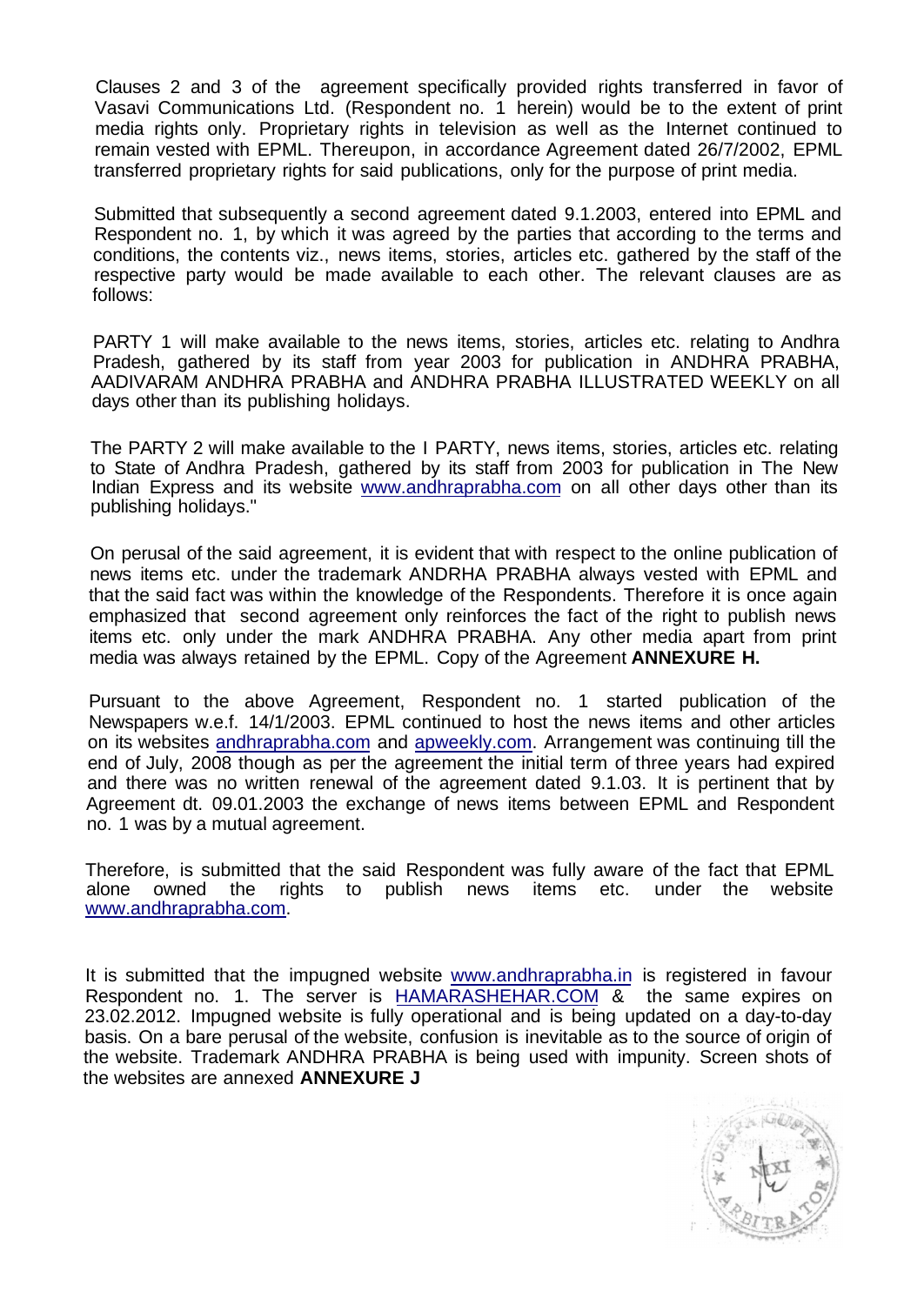Submitted further that vide letter dated 25.07.2008 it was communicated to EPML that Respondent no. 2, Sister concern of Respondent no. 1 has developed website and that the same would be operational with effect from 01.08.2008 and that in view of the said Respondents would be unable to provide the Complainants with the news from 01.08.2008 onwards. Copy of the said letter dated 25.7.2008 is annexed as **ANNEXURE I.** Upon conducting an enquiry, it came to the knowledge the website as created by Respondents is [www.andhraprabha.in.](http://www.andhraprabha.in) The Respondents are not entitled to do so since as per the aforementioned agreements, Respondent no. 1 was permitted to use the title ANDHRA PRABHA only in Print Media. Once again reiterated that pursuant the transfer of the newspaper title "ANDHRA PRABHA" to Respondent no. 1 for limited use in Print Media viz., publishing a newspaper under the title Andhra Prabha, EPML continues to hold the website title [www.andhraprabha.com.](http://www.andhraprabha.com)

Further submitted that Complainant no. 1 issued Legal Notice dated 31.07.2008 calling upon Respondents to desist from using the name ANDHRA PRABHA or any variation thereof in respect of any media other than print media as the right over the said Trade Mark as well as the Domain name [www.andhraprabha.com](http://www.andhraprabha.com) vests with the Complainants. Copy of the legal notice 31.07.2008 is **ANNEXURE K.** Despite the Legal Notice, Vasavi Communications Ltd. proceeded to host the website [www.andhraprabha.in w](http://www.andhraprabha.in).e.f. 5/9/2008 in complete breach of the agreements.

Submitted that the reply dated 27.12.2008 to the afore mentioned legal notice was received by EPML Respondents acceded to the fact that agreement dated 26.07.2002 restricted the Complainants' rights to print media, they however contended that the same was bad in Law and hence void. They also aver that the term of the second agreement was only for a period of three years, since the same has expired, it is not binding on either of the parties. It is pertinent to note that the agreement dated 09.01.2003 was merely an agreement to share news items etc. and the same did not pertain to the transfer of any proprietary rights. It is pertinent that arrangement under the Agreement dt.9/1/2003 continued till the end of July, 2008 as is made clear by the letter of the 2nd Respondent dated 25/7/2008. It is once again reiterated that the transfer of proprietary rights was governed by Clauses 2 and 3 of the agreement dated 26.07.2002. Copy reply dated 27.12.2008 annexed **ANNEXURE L.** 

It is most respectfully reiterated that Clause 3 of the agreement dated 26.7.2002 clearly stipulated that Respondent no. 1 would be entitled only to the exclusive use of the titles in dailies, weeklies, journals, books and other publications, which as per clause 2 would be constrained only to the print media. Thus, the proprietary rights other than print media with regard to ANDHRA PRABHA are vested with EPML herein. Therefore, the use of the name ANDHRA PRABHA by the Respondents for the website [www.andhraprabha.in](http://www.andhraprabha.in) is a clear violation of the terms and conditions of the Agreement dated 26.07.2002. It is submitted that the adoption of the mark ANDHRA PRABHA by the Respondents for the website is dishonest and has been done with malafide intentions. In respect of the said violation, the present Complaint is being filed for cancellation/transfer of the domain name [www.andhraprabha.in.](http://www.andhraprabha.in)

Respondents in the present dispute have registered the domain name <andhraprabha.in>. Complainants submit that the Respondents are seeking to capitalize on the goodwill associated with the trademark of Complainants and have registered in bad faith and without authorization, the domain name in issue <andhraprabha.in>, which (i) wholly incorporates the word ANDHRA PRABHA and (ii) is identical to the Complainant's trademark ANDHRA PRABHA. Domain name <andhraprabha.in> is identical to the trademark/trading style of the Complainants, thereby making confusion and deception inevitable.

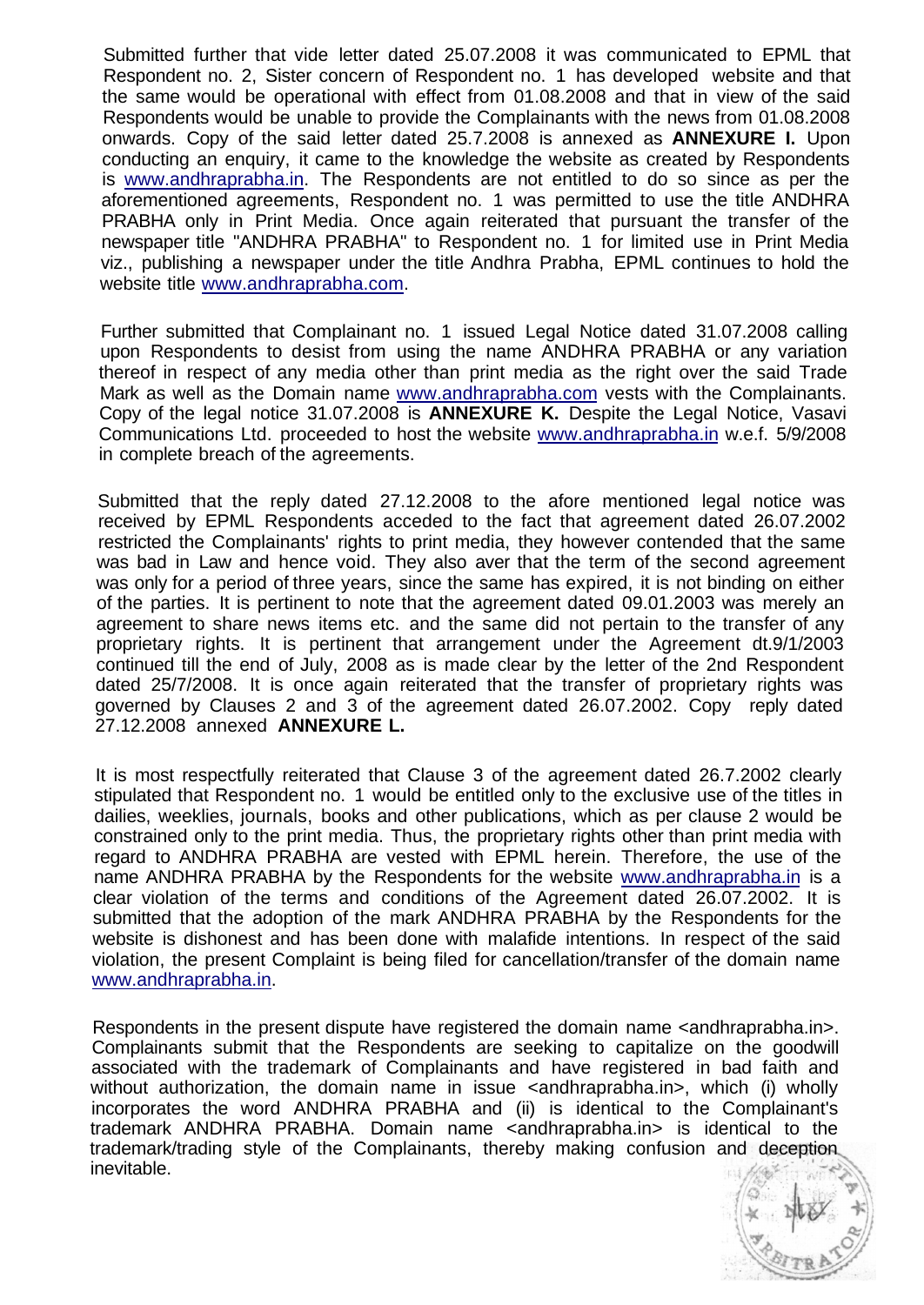URL of the Respondents, [www.andhraprabha.in,](http://www.andhraprabha.in) is identical and confusingly similar to the trademark forming part of the Complainant's URL / website located at [www.andhraprabha.com.](http://www.andhraprabha.com) Internet user who wishes to visit the Complainant's site, namely, [www.andhraprabha.com f](http://www.andhraprabha.com)or information regarding the Complainant's services, not being completely familiar with the exact web address of Complainant's site, can enter into the address toolbar of his Internet browser, the URL ["www.andhraprabha.in"](http://www.andhraprabha.in) and might be taken to the website of the Respondents instead. Any Internet user who carries out a WHOIS search for <andhraprabha.in> will find that the domain name <andhraprabha.in> stands registered in the name of the Respondents and this would further result in considerable confusion in the mind of such user that the Respondents are in some way connected to or affiliated with the Complainants or that the Respondents are being endorsed/promoted by the Complainants. Domain names and URLs form part and parcel of the 'online' identity of an entity and serve the function of its trade/service mark upon the Internet. In view of this, act of the Respondents in registering a domain name, <andhraprabha.in>, which is identical to and/or deceptively/confusingly similar to that of the Complainant's domain name and URL, severely impinges upon the rights of the Complainants and is, thus, in contravention of the intellectual property rights vesting in the Complainants in respect of its mark ANDHRA PRABHA. In view of this, Complainant's domain name, located at the URL [http://www.andhraprabha.com/,](http://www.andhraprabha.com/) functions as trademark in the Internet world, as the Complainants provide exhaustive information, advertisements of its services through its said website. No entity other than the Complainants, therefore, has any right or justification to use the word "ANDHRA PRABHA" or a deceptively similar mark, in respect of its domain name/URL.

Complainants submit that the Respondents have no legitimate justification for having registered a domain name incorporating the word ANDHRA PRABHA. Complainant no. 1 issued a Legal Notice dated 31.07.2008 calling upon the Respondents to desist from using the name ANDHRA PRABHA or any variation thereof in respect of any media other than print media as the right over the said Trade Mark as well as the Domain name [www.andhraprabha.com](http://www.andhraprabha.com) vests with the Complainants. Reply dated 27.12.2008 to the afore mentioned legal notice was received by EPML in which though the Respondents acceded to the fact that the agreement dated 26.07.2002 restricted the Respondent's rights to print media, they however contended that the same was bad in Law and hence void. They, inter alia, also aver that the term of the second agreement was only for a period of three years, and since the same has expired, it is not binding on either of the parties. However it is pertinent to note that the agreement dated 09.01.2003 was merely an agreement to share news items etc. between the parties and the same did not pertain to the transfer of proprietary rights. It is reiterated that the transfer of proprietary rights was governed by Clauses 2 and 3 of the agreement dated 26.07.2002

The registration of the domain name <andhraprabha.in> is clearly in bad faith and reeks of mala fide. Bad faith registration is writ large from the fact that the Respondents could have no justification for seeking registration of a domain name of which the word ANDHRA PRABHA is a part.The domain name <andhraprabha.in>, registered in the name of the Respondents is an instrument of fraud and deception, which is causing considerable damage to the Complainants' business interests, apart from prejudicing substantial public interest.

Complainants submit that the unlawful registration of the domain name by the Respondents is resulting in the dilution of the Complainants' trademark/trading style ANDHRA PRABHA. The illegal registration of the above-mentioned domain name is causing irreparable damage and injury to the Complainants' reputation and goodwill, which is unascertainable due to the intangible nature of the goodwill. .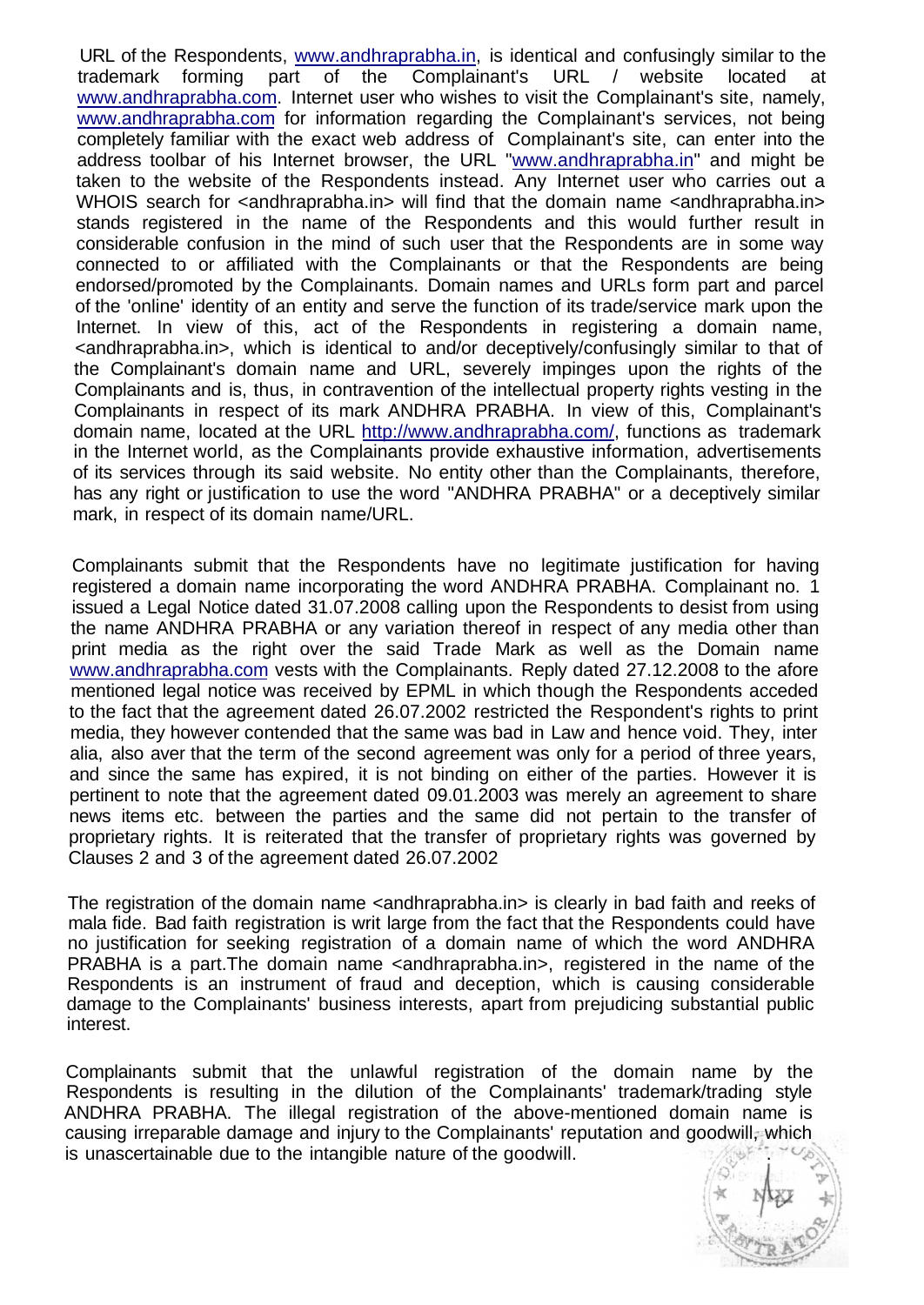## **Respondent**

Not responded to the Complaint

## **Opinion:**

- **I. Issue:** 
	- A) to obtain relief under the dispute resolution policy and the rules framed by the .IN registry the complainant is bound to prove each of the following :
	- 1. Manner in the domain name in question is identical or confusingly similar to a trademark or service mark in mark in which the complainant has rights.
	- 2. Why the respondent should be considered as having no rights or legitimate interests in respect of the domain name that is the subject of the complaint.
	- 3. Why the domain name in question should be considered as having been registered and being used in bad faith.

Complainant's principal contention as enumerated in Para 4 and on the basis of perusal of the records submitted by Complainant with the complaint This tribunal is of confirmed opinion that the Complainant has been using the name Andhra Prabha since year 1938 in one form or the other and has made sincere efforts to promote the brand name andhraprabha by consuming various resources available at his end and word andhraprabha has certainly acquired a popular Brand name in the process.

On the basis of the records submitted by the complainant it's proved that the domain name andhraprabha.in is related to the business of Complainant, is being used for purpose and related to his work.

It is confirmed that Complainant is user of name Andhra Prabha and owner of website [www.andhraprabha.com](http://www.andhraprabha.com)

The allegation made by the Complainant that the traffic of Complainant is being diverted to the Respondents site is correct and similar web names lead to confusion among web surfers cannot be denied.

Furthermore, if a trade name is incorporated in its entirety in a domain name, it is sufficient to establish that said name is identical or confusingly similar to Complainant's registered name.

It cannot be overlooked that whenever a domain name registration is sought ample professional efforts need to be made to make sure that there is no pre existence of same or similar domain names on the world wide web so as to avoid any intentional or unintentional imbroglio or illegality of its operation and to ensure that no illegalities are committed.

The respondent does not have clear intentions and has flouted the legal requirements and rules of registration of getting a Domain name and its registration. Had the full knowledge of pre existence of the domain name he was wishing to be registered. Had the duty to check or understand whether he has rights to register such a name or not when [andhraprabha.com](http://andhraprabha.com) and similar domain names were legally registered at the various registries of internet by the Complainant before the respondent started the process of registration, and were legitimately using the name for business purposes profusely empowers them with the First right to the domain name andhraprabha.in and therefore any rights of the Respondent in this regard stand defeated in favour of Complainant.